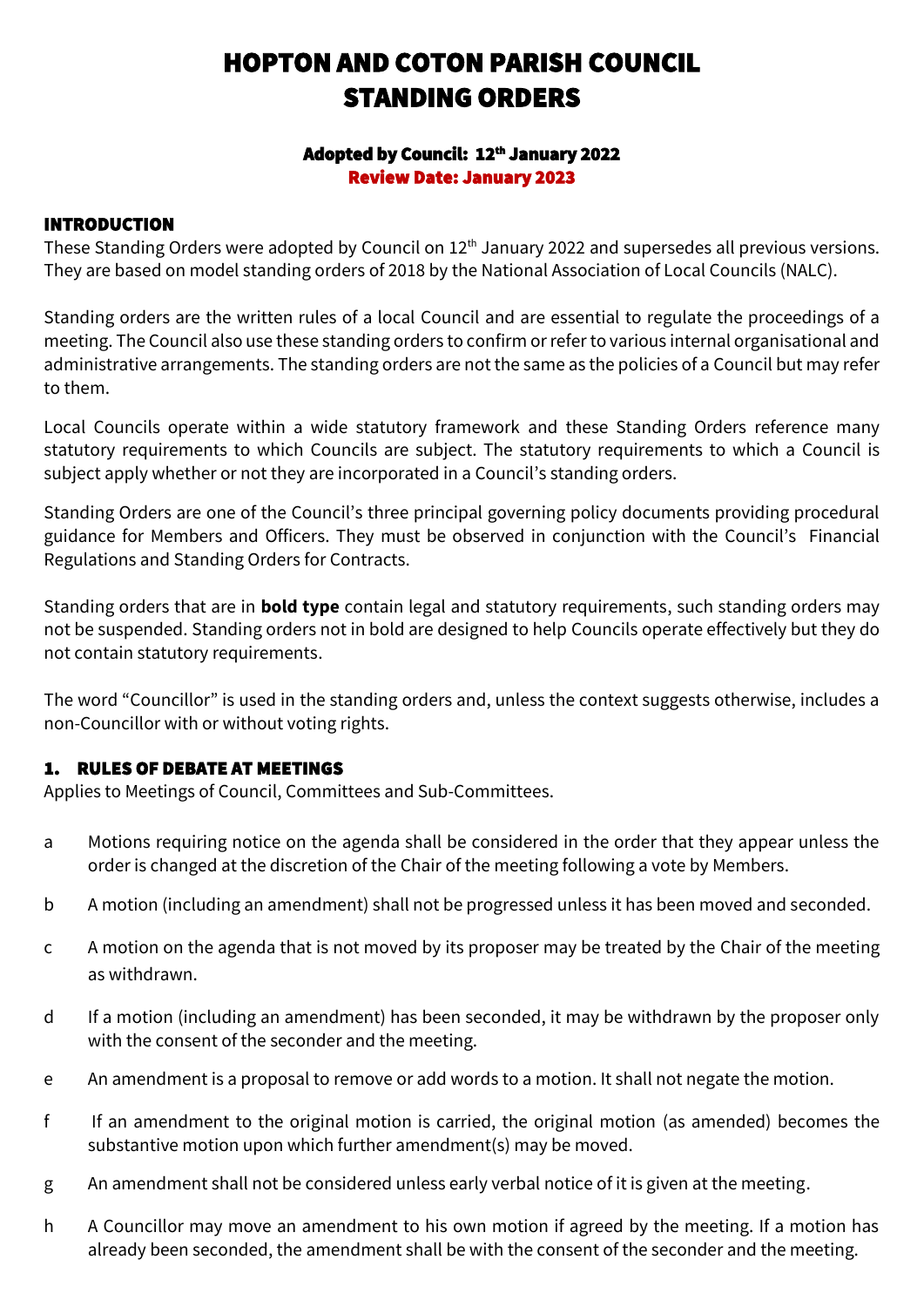- i If there is more than one amendment to an original or substantive motion, the amendments shall be moved in the order directed by the Chair of the meeting.
- j Subject to standing order 1(k), only one amendment shall be moved and debated at a time, the order of which shall be directed by the Chair of the meeting.
- k One or more amendments may be discussed together if the Chair of the meeting considers this expedient but each amendment shall be voted upon separately.
- l A Councillor may not move more than one amendment to an original or substantive motion.
- m The mover of an amendment has no right of reply at the end of debate on it.
- n Where a series of amendments to an original motion are carried, the mover of the original motion shall have a right of reply either at the end of debate on the first amendment or at the very end of debate on the final substantive motion immediately before it is put to the vote.
- o Unless permitted by the Chair of the meeting, a Councillor may speak once in the debate on a motion except:
	- i. to speak on an amendment moved by another Councillor;
	- ii. to move or speak on another amendment if the motion has been amended since he last spoke;
	- iii. to make a point of order;
	- iv. to give a personal explanation; or
	- v. to exercise a right of reply.
- p During the debate on a motion, a Councillor may interrupt only on a point of order or a personal explanation and the Councillor who was interrupted shall stop speaking. A Councillor raising a point of order shall identify the standing order which he considers has been breached or specify the other irregularity in the proceedings of the meeting he is concerned by.
- q A point of order shall be decided by the Chair of the meeting and his decision shall be final.
- r When a motion is under debate, no other motion shall be moved except:
	- i. to amend the motion;
	- ii. to proceed to the next business;
	- iii. to adjourn the debate;
	- iv. to put the motion to a vote;
	- v. to ask a person to be no longer heard or to leave the meeting;
	- vi. to refer a motion to a Committee or Sub-Committee for consideration;
	- vii. to exclude the public and press;
	- viii. to adjourn the meeting; or
	- ix. to suspend particular standing order(s) excepting those which reflect mandatory statutory or legal requirements.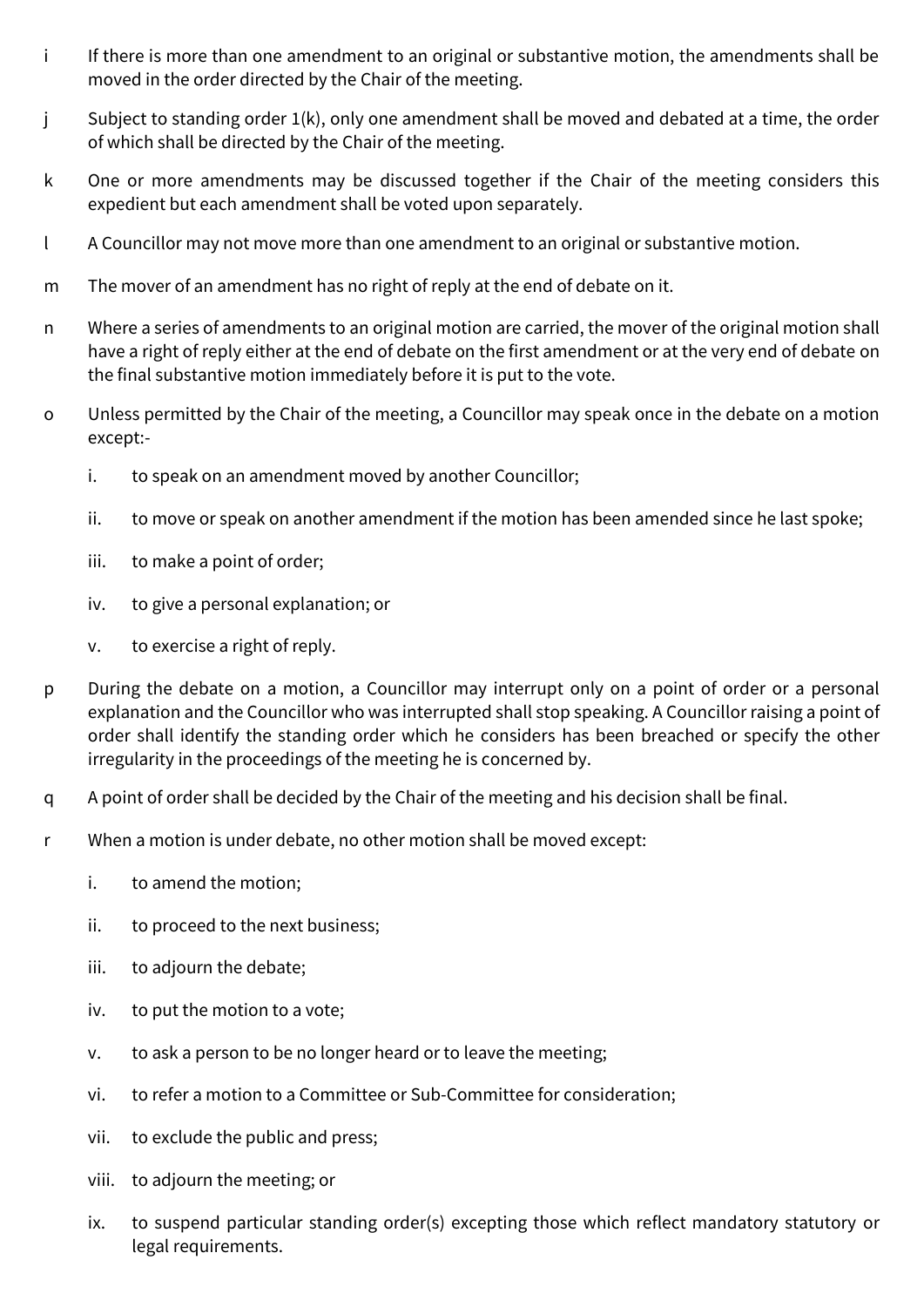- s Before an original or substantive motion is put to the vote, the Chair of the meeting shall be satisfied that the motion has been sufficiently debated and that the mover of the motion under debate has exercised or waived his right of reply.
- t Excluding motions moved under standing order 1(r), the contributions or speeches by a Councillor shall relate only to the motion under discussion and shall not exceed 3 minutes without the consent of the Chair of the meeting.
- u If, at the Chair's discretion, urgent business is added to the Agenda, the item may be discussed **but no formal decision may be made.** The Parish Clerk does have delegated authority to deal with urgent matters in consultation with specified Members.

### 2. DISORDERLY CONDUCT AT MEETINGS

- a No person shall obstruct the transaction of business at a meeting or behave offensively or improperly. If this standing order is ignored, the Chair of the meeting shall request such person(s) to moderate or improve their conduct. Such conduct may breach the Councillors' Code of Conduct.
- b If person(s) disregard the request of the Chair of the meeting to moderate or improve their conduct, any Councillor or the Chair of the meeting may move that the person be no longer heard or be excluded from the meeting. The motion, if seconded, shall be put to the vote without discussion.
- c If a resolution made under standing order 2(b) is ignored, the Chair of the meeting may take further reasonable steps to restore order or to progress the meeting. This may include temporarily suspending or closing the meeting.

### **3. MEETINGS GENERALLY**

Full Council meetings Committee meetings **•** Sub-Committee meetings **•** 

- a **Meetings shall not take place in premises which at the time of the meeting are used for the supply of alcohol, unless no other premises are available free of charge or at a reasonable cost.**
- b **The minimum three clear days for notice of a meeting does not include the day on which notice was issued, the day of the meeting, a Sunday, a day of the Christmas break, a day of the Easter break or of a bank holiday or a day appointed for public thanksgiving or mourning.**
- c **The minimum three clear days' public notice for a meeting does not include the day on which the notice was issued or the day of the meeting unless the meeting is convened at shorter notice**.
	- d All items of business will be set out on the agenda for all meetings and sent out with the summons to Councillors. Members of Council or Members of Committee may make a request to the Parish Clerk to include relevant items on agendas if relevant to the respective terms of reference. The Parish Clerk will where possible include the requested item, however his/her decision is final. If the Parish Clerk declines the request he will notify the Councillor of his decision and explain the reason for it.
- ● e **Meetings shall be open to the public unless their presence is prejudicial to the public interest by reason of the confidential nature of the business to be transacted or for other special reasons. The public's exclusion from part or all of a meeting shall be by a resolution which shall give reasons for the public's exclusion.**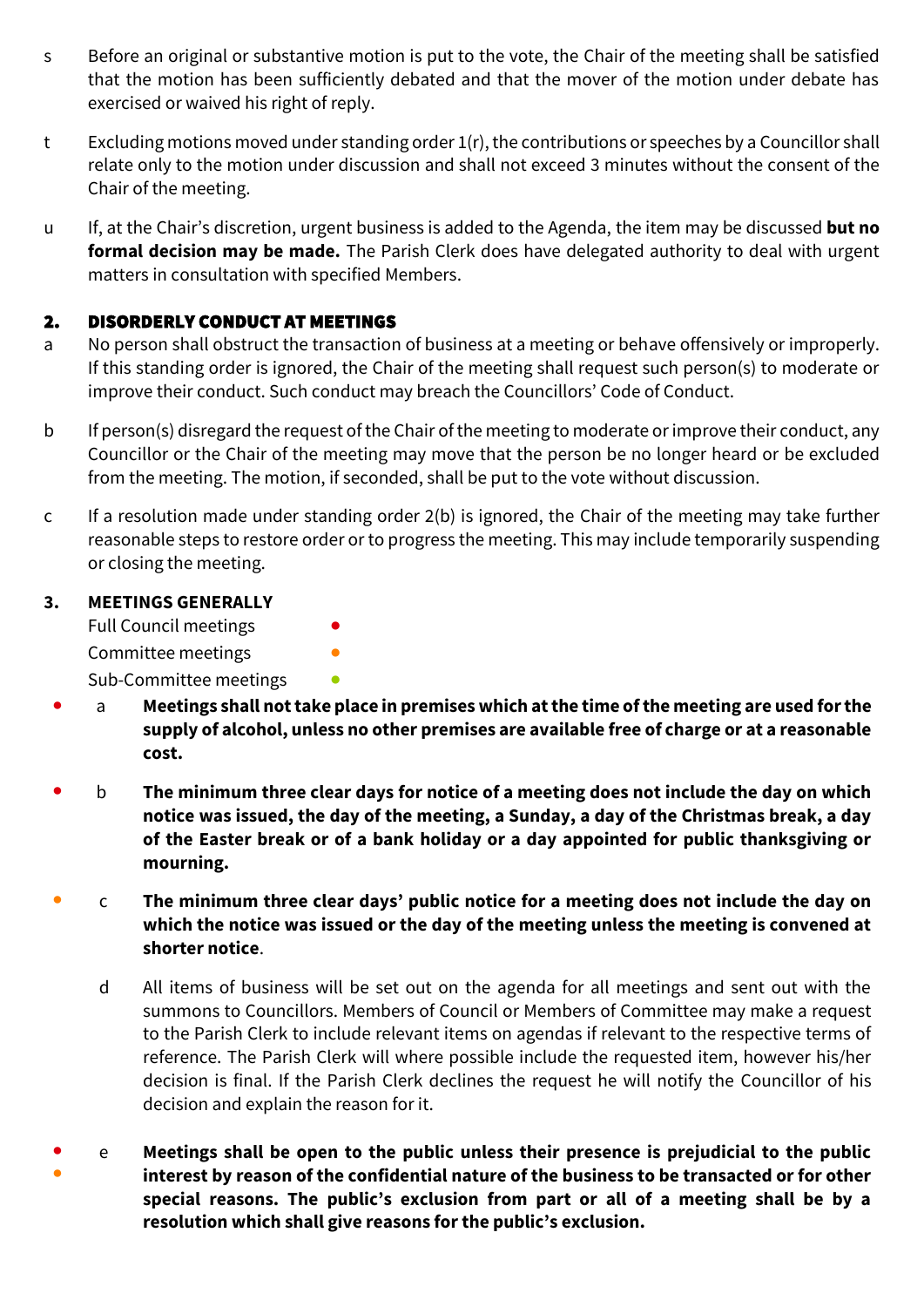- f Members of the public may make representations, answer questions and give evidence at a meeting which they are entitled to attend in respect of the business on the agenda.
- g The period of time designated for public participation at a meeting in accordance with standing order 3(e) shall not exceed 20 minutes unless directed by the Chair of the meeting. The Chair may permit other interactions should that become necessary at other points on the agenda.
- h Subject to standing order  $3(g)$ , a member of the public shall not speak for more than three minutes unless directed by the Chair of the meeting. The Chair may at anytime instruct the speaker to end their input to the meeting.
- i During public participation at Planning Committee, equal opportunity shall be given to persons supporting applications and to persons opposing.
- j In accordance with standing order 3(e), a question shall not require a response at the meeting nor start a debate on the question. The Chair of the meeting may direct that an oral or written response be given.
- k A person (Councillor or member of public) shall raise his/her hand when requesting to speak (and at Council only●, stand when speaking,except when a person has a disability or is likely to suffer discomfort). The Chair of the meeting may at any time permit a person to be seated when speaking.
- l A person who speaks at a meeting shall direct his comments to the Chair of the meeting.
- m Only one person is permitted to speak at a time. If more than one person wants to speak, the Chair of the meeting shall direct the order of speaking.
- ● n **Subject to standing order 3(o), a person who attends a meeting is permitted to report on the meeting whilst the meeting is open to the public. To "report" means to film, photograph, make an audio recording of meeting proceedings, use any other means for enabling persons not present to see or hear the meeting as it takes place or later or to report or to provide oral or written commentary about the meeting so that the report or commentary is available as the meeting takes place or later to persons not present.** The Chair should have regard if filming takes place, that Members of the public may not wish to be filmed. This right must be taken up without disturbing the meeting.
- ● o **A person present at a meeting may not provide an oral report or oral commentary about a meeting as it takes place without permission.**
- ● p **The press shall be provided with reasonable facilities for the taking of their report of all or part of a meeting at which they are entitled to be present.**
- q **Subject to standing orders which indicate otherwise, anything authorised or required to be done by, to or before the Chair may in his absence be done by, to or before the Deputy Chair.**
- r **The Chair, if present, shall preside at a meeting. If the Chair is absent from a meeting, the Deputy Chair if present, shall preside. If both the Chair and Deputy Chair are absent from a meeting, a Councillor as chosen by the Councillors present at the meeting shall preside at the meeting.**
- ● s **Subject to a meeting being quorate, all questions at a meeting shall be decided by a majority of the Councillors and non-Councillors with voting rights present and voting.**
- $\bullet$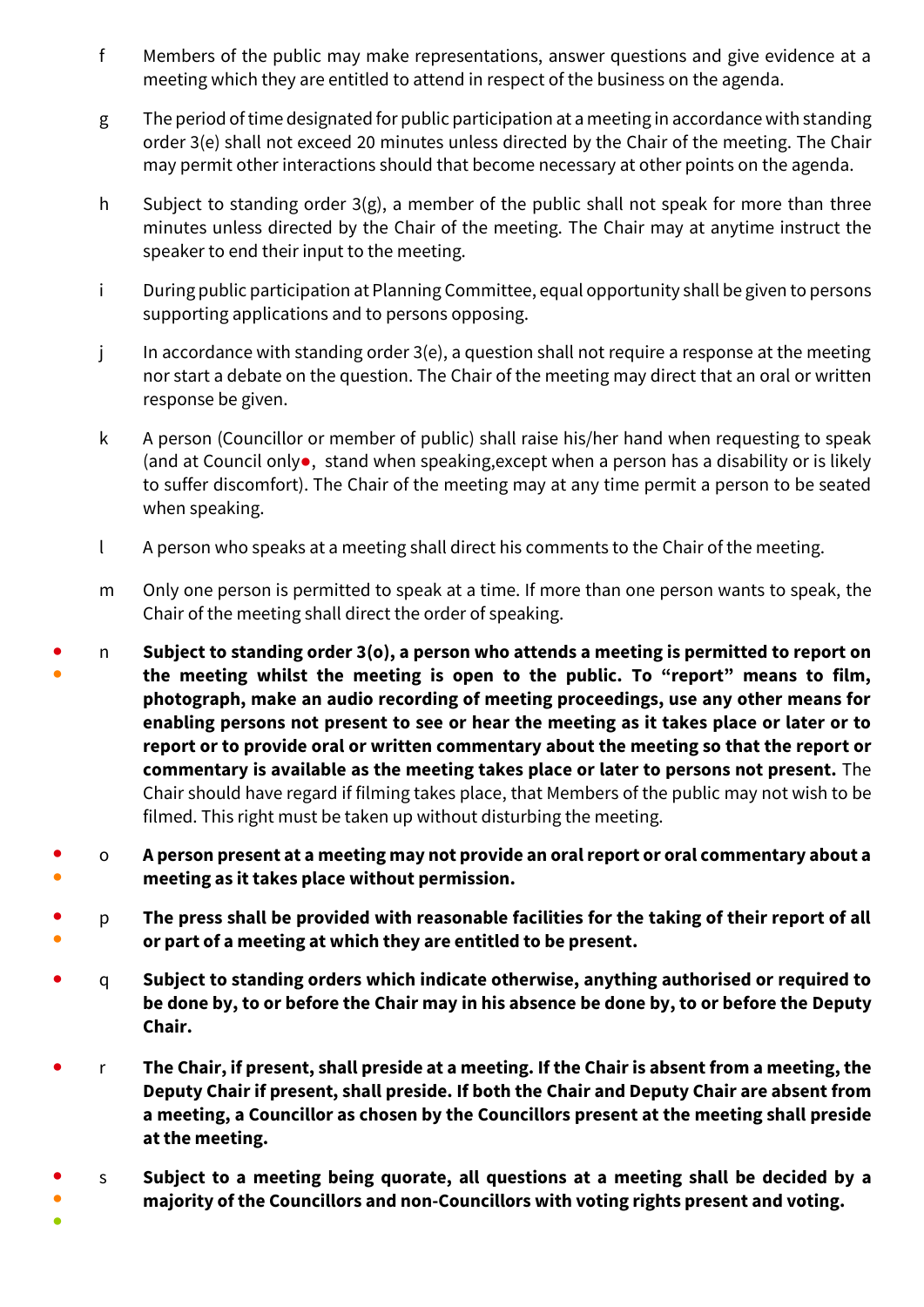● ● ● t **The Chair of a meeting may give an original vote on any matter put to the vote, and in the case of an equality of votes may exercise his casting vote whether or not he gave an original vote.**

> *See standing orders 5(h) and (i) for the different rules that apply in the election of the Chair at the annual meeting of the Council.*

- u **Unless standing orders provide otherwise, voting on a question shall be by a show of hands. At the request of a Councillor, the voting on any question shall be recorded so as to show whether each Councillor present and voting gave his vote for or against that question,** (or abstained from voting)**.** Such a request shall be made before moving on to the next item of business on the agenda.
	- v The minutes of a meeting of Council, Committee or Sub-Committee shall record all resolutions made and in the case of Committees and sub Committees, all recommendations to Council, and shall also include an accurate record of the following:
		- i. the time and place of the meeting;

●

- ii. the names of Councillors who are present and the names of Councillors who are absent. As it is a duty of Councillors to attend meetings, it is expected that Councillors give a vaild reason for their absence. If such an absence is approved by resolution, this should also be recorded in the minutes.
- iii. interests that have been declared by Councillors and non-Councillors with voting rights;
- iv. the grant of dispensations (if any) to Councillors and non-Councillors with voting rights;
- v. whether a Councillor or non-Councillor with voting rights left the meeting when matters that they held interests in were being considered;
- vi. if there was a public participation session, an appropriate record of such.
- ● ● w **A Councillor or a non-Councillor with voting rights who has a disclosable pecuniary interest or another interest as set out in the Council's code of conduct in a matter being considered at a meeting is subject to statutory limitations or restrictions under the code on his right to participate and vote on that matter.**
- x **No business may be transacted at a meeting unless at least one-third of the whole number of Members of the Council are present therefore making the meeting quorate. In no case shall quorum of a meeting be less than three. (any Councillor who is disqualified from an item of business because he/she has declared a disclosable pecuniary or other relevant interest, does not count towards the quorum for that item).**

*See standing order 4d(vii) for the quorum of a Committee or Sub-Committee meeting.* 

- ● y **If a meeting is or becomes inquorate, no business shall be transacted** and the meeting shall be closed. The business on the agenda for the meeting shall be adjourned to another meeting.
	- z A meeting shall not exceed a period of two hours, unless the Council or Committee vote to continue beyond this period.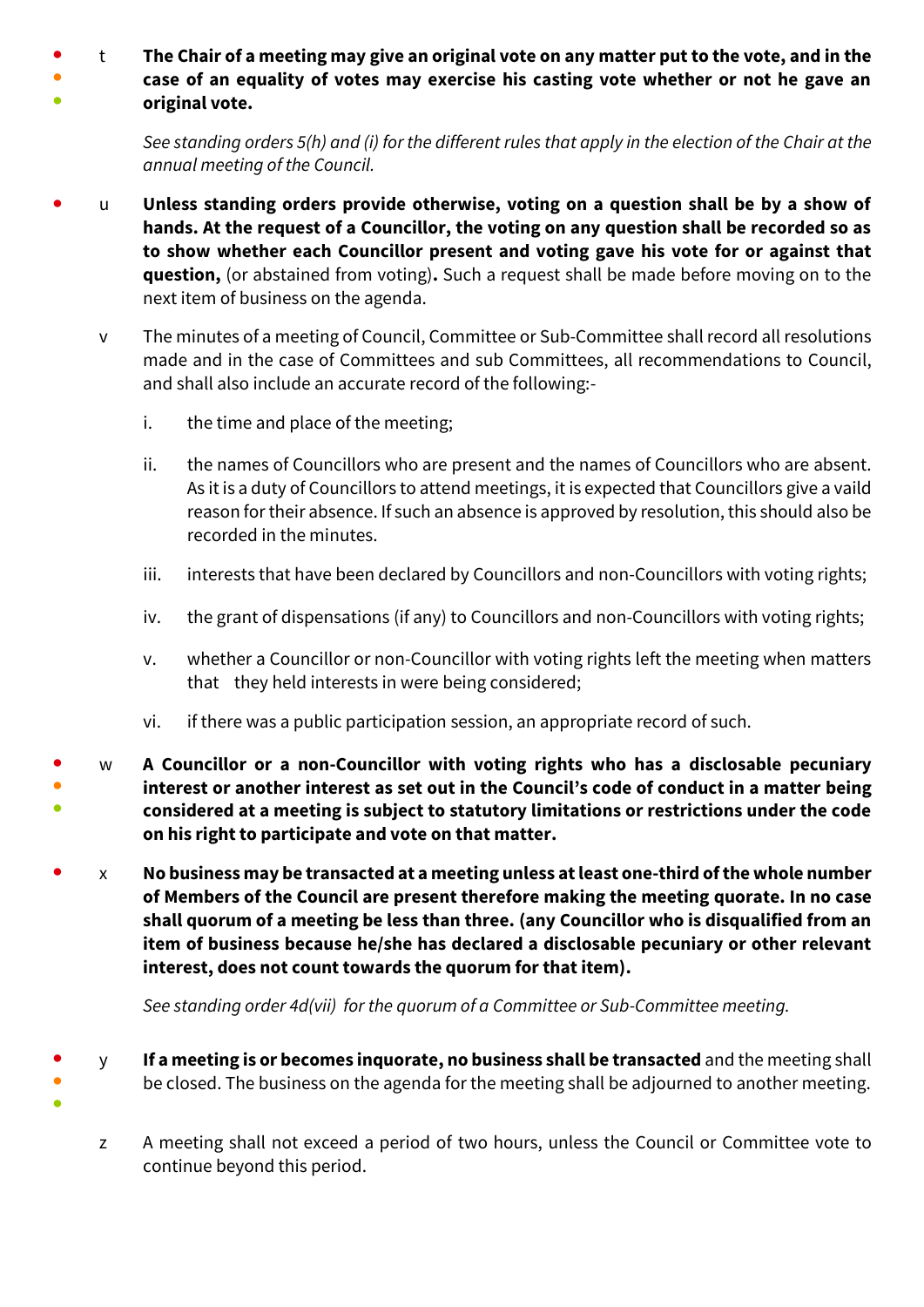#### 4. COMMITTEES AND SUB-COMMITTEES

- a **Unless the Council determines otherwise, a Committee may appoint a Sub-Committee whose terms of reference and Members shall be determined by the Committee.**
- b **The Members of a Committee may include non-Councillors unless it is a Committee which regulates and controls the finances of the Council (Finance and Governance Committee).**
- c **Unless the Council determines otherwise, all the Members of an advisory Committee and a Sub-Committee of the advisory Committee may be non-Councillors.**
- d The Council may appoint standing Committees or other Committees as may be necessary, and:
	- i. shall determine their terms of reference and any delegation to the Committee;
	- ii. shall determine the number and time of the ordinary meetings of a standing Committee up until the date of the next annual meeting of the Council;
	- iii. shall permit a Committee, other than in respect of the ordinary meetings of a Committee, to determine the number and time of its meetings;
	- iv. shall, subject to standing orders 4(b) and (c), appoint and determine the terms of office of Members of such a Committee;
	- v. shall, after it has appointed the Members of a standing Committee, appoint the Chair of the standing Committee;
	- vi. shall determine the place, notice requirements and quorum for a meeting of a Committee and a Sub-Committee which, in both cases, shall be no less than one-third of the Committee and Sub-Committee and in no case less than three;
	- vii. shall determine if the public may participate at a meeting of a Committee;
	- viii. shall determine if the public and press are permitted to attend the meetings of a Sub-Committee and also the advance public notice requirements, if any, required for the meetings of a Sub-Committee;
	- ix. shall determine if the public may participate at a meeting of a Sub-Committee that they are permitted to attend; and
	- x. may dissolve a Committee or a Sub-Committee.
	- xi. A member who has proposed a resolution which has been referred to any Committee of which he/she is not a member, may explain his resolution to the Committee but shall not vote.
	- xii. Any Council member is entitled to be present as a spectator at the meetings of any Committee or Sub-Committee of which he/she is not a member, except if a resolution has been passed to exclude the press and public. The Council member may speak on an item on the Agenda with the permission of the Chair, but may not join in the debate or vote.

### 5. ORDINARY COUNCIL MEETINGS AND ANNUAL COUNCIL MEETING

- a **In an election year, the annual meeting of the Council shall be held on or within 14 days following the day on which the Councillors elected take office.**
- b **In a year which is not an election year, the annual meeting of the Council shall be held on such day in May as the Council decides.**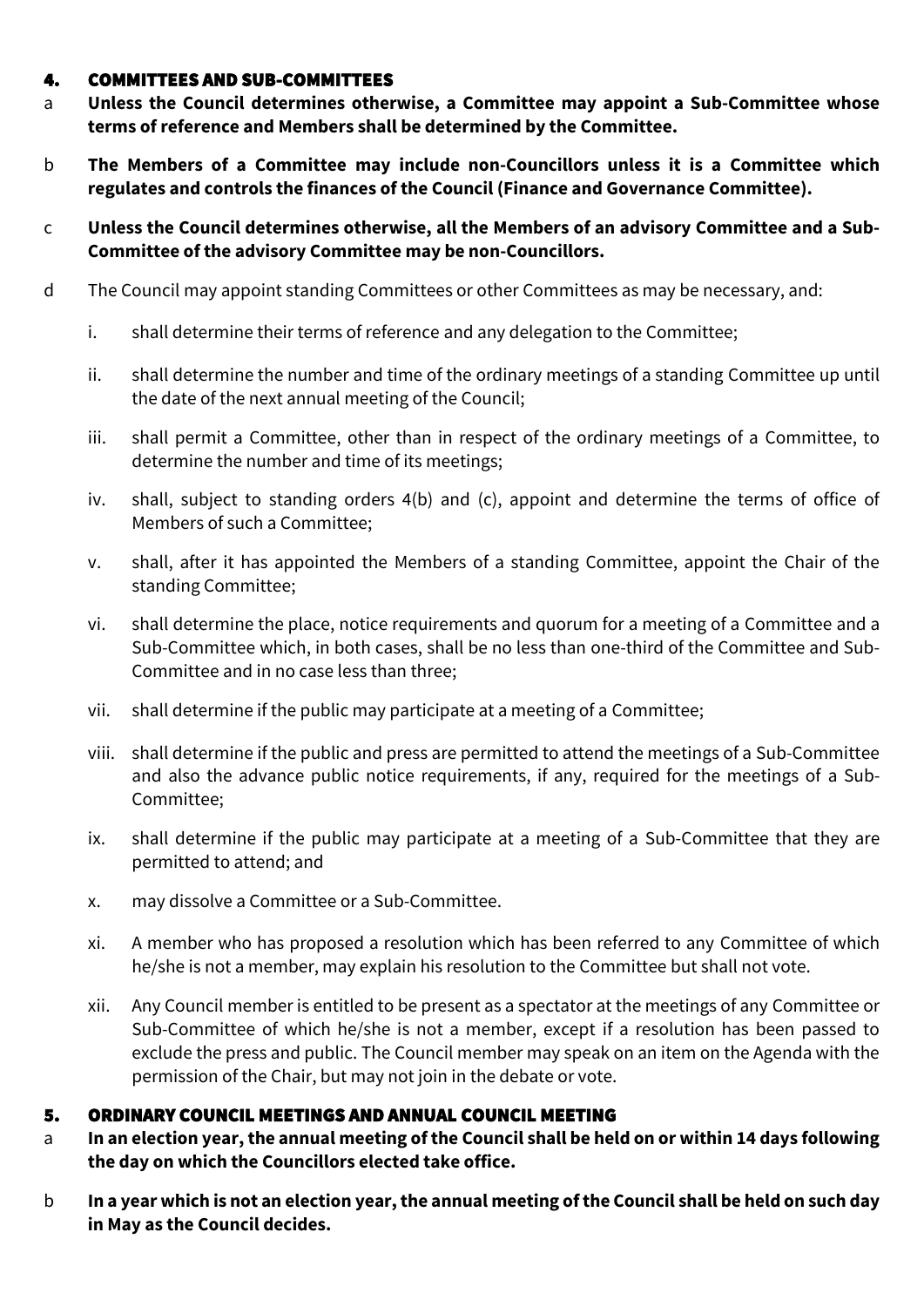- c **If no other time is fixed, the annual meeting of the Council shall take place at** 7pm**.**
- d **In addition to the annual meeting of the Council, at least three other ordinary meetings shall be held in each year on such dates and times as the Council decides.**
- e **The first business conducted at the annual meeting of the Council shall be the election of the Chair and Deputy Chair of the Council.** This will be followed by the appointment of Leader of Council.
- f **The Chair, unless he/she has resigned or becomes disqualified, shall continue in office and preside at the annual meeting until his/her successor is elected at the next annual meeting of the Council.**
- g **The Deputy Chair of the Council, unless he resigns or becomes disqualified, shall hold office until immediately after the election of the Chair of the Council at the next annual meeting of the Council.**
- h **In an election year, if the current Chair has not been re-elected as a member of the Council, he shall preside at the annual meeting until a successor Chair has been elected. The current Chair shall not have an original vote in respect of the election of the new Chair but shall give a casting vote in the case of an equality of votes.**
- i **In an election year, if the current Chair has been re-elected as a member of the Council, he shall preside at the annual meeting until a new Chair has been elected. He may exercise an original vote in respect of the election of the new Chair and shall give a casting vote in the case of an equality of votes.**
- j Declarations by Councillors of any interests they may have in items on the agenda, clearly stating the kind of interest as set out in the Councillor Code of Conduct.
- k Following the declaration of interests at the annual meeting, the business shall include:
	- i. **In an election year, delivery by the Chair (Chair of the Council) and Councillors of their acceptance of office forms unless the Councilresolves for this to be done at a later date. In a year which is not an election year, delivery by the Chair of his acceptance of office form unless the Council resolves for this to be done at a later date;**
	- ii. Confirmation of the accuracy of the minutes of the last meeting of the Council;
	- iii. Receipt of the minutes of the last meeting of a Committee;
	- iv. Consideration of the recommendations made by a Committee;
	- v. Review of delegation arrangements to Committees, Sub-Committees, staff and other local authorities or confirmation that such a review has taken place within the previous year;
	- vi. Review of the terms of reference for Committees or confirmation that such a review has taken place within the previous year;
	- vii. Appointment of Members, chairmen and vice-chairmen to existing Committees;
	- viii. Appointment of any new Committees in accordance with standing order 4 and appointment of its Members, Chair and Vice-Chair;
	- ix. Review of appropriate standing orders, standing orders in relation to contracts and financial regulations, or confirmation that such a review has taken place within the previous year;
	- x. Review of arrangements (including legal agreements) with other local authorities, not-for-profit bodies and businesses.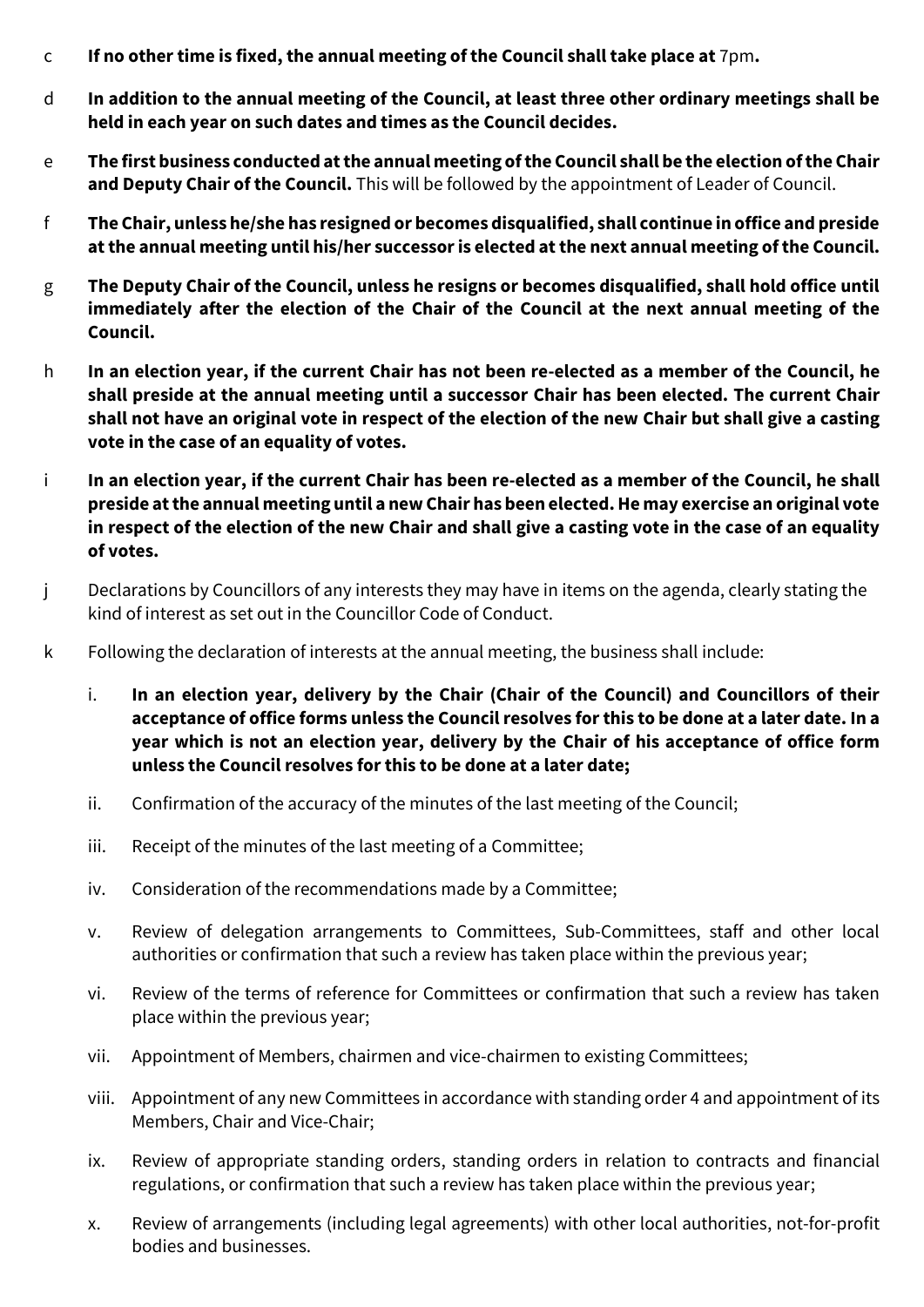- xi. Review of representation on or work with external bodies and arrangements for reporting back;
- xii. In an election year, to make arrangements with a view to the Council becoming eligible to exercise the general power of competence in the future;
- xiii. Review of inventory of land and other assets including buildings and office equipment;
- xiv. Confirmation of arrangements for insurance cover in respect of all insurable risks;
- xv. Review of the Council's and/or staff subscriptions to other bodies;
- xvi. Review of the Council's complaints procedure or confirmation that such a review has been undertaken in the previous year;
- xvii. Review of the Council's policies, procedures and practices in respect of its obligations under freedom of information and data protection legislation or confirmation that such a review has been undertaken in the previous year. (*see also standing orders 11, 20 and 21*);
- xviii. Review of the Council's policy for dealing with the press/media or confirmation that such a review has been undertaken in the previous year;
	- xix. Review of the Council's employment policies and procedures or confirmation that such a review has been undertaken in the previous year;
	- xx. Review of the Council's expenditure incurred under s.137 of the Local Government Act 1972 or the general power of competence unless this is to be undertaken at a meeting of Council to review year end accounts and annual governance statement.
	- xxi. Determining the time and place of ordinary meetings of the Council up to and including the next annual meeting of the Council.
	- xxii. To consider motions with notice in the order in which they have been notified, unless the Chair rules otherwise.
	- xxiii. To receive and consider reports from Officers of the Council.
	- xxiv. To consider reports from Councillors representing the authority on outside bodies and from Ward Councillors.
	- xxv. **To authorise the approval of payments** unless considered as part of a Report from Finance and Governance Committee.
- xxvi. To receive a Performance Management Report.
- l Councillors may ask questions on any agenda item at a Council at the time that item is to be considered.
- m The order of business at any ordinary meeting will be similar but exclude 5ki and v-xxi, unless these items ate the subject of an officer's report.

#### 6. EXTRAORDINARY MEETINGS OF THE COUNCIL, COMMITTEES AND SUB-COMMITTEES

- a **The Chair may convene an extraordinary meeting of the Council at any time.**
- b **If the Chair does not call an extraordinary meeting of the Council within seven days of having been requested in writing to do so by two Councillors, any two Councillors may convene an extraordinary meeting of the Council. The public notice giving the time, place and agenda for such a meeting shall be signed by the two Councillors.**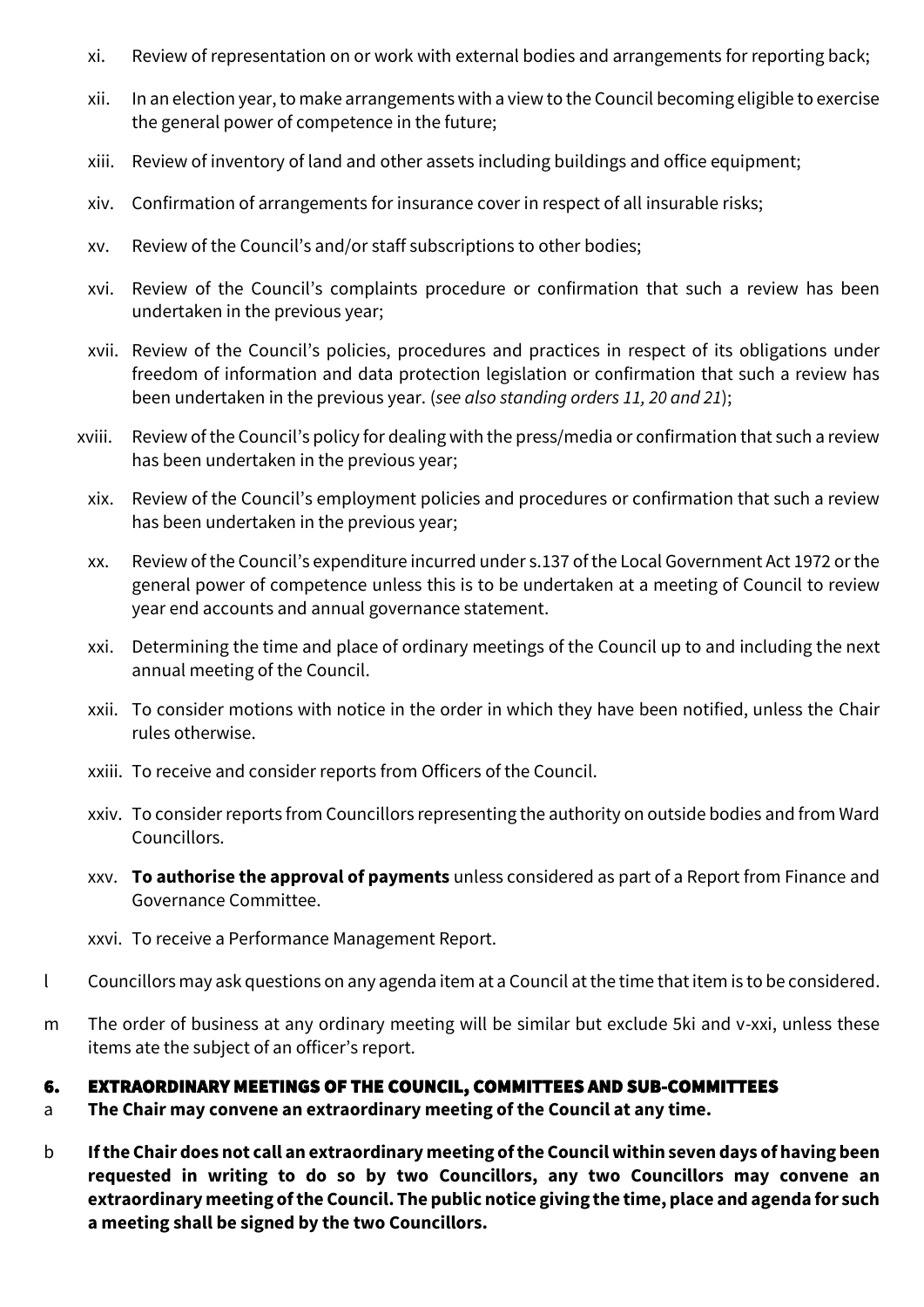- c The Chair of a Committee or a Sub-Committee may convene an extraordinary meeting of the Committee or the Sub-Committee at any time.
- d If the Chair of a Committee or a Sub-Committee does not call an extraordinary meeting within seven days of having been requested to do so by two Members of the Committee or the Sub-Committee, any two Members of the Committee or the Sub-Committee may convene an extraordinary meeting of the Committee or a Sub-Committee.

### **7. PREVIOUS RESOLUTIONS**

- a A resolution (whether affirmative or negative) shall not be reversed within six months except either by a special motion, which requires written notice by at least four Councillors to be given to the Proper Officer in accordance with standing order 9, or by a motion moved in pursuance of the recommendation of a Committee or a Sub-Committee.
- b When a motion moved pursuant to standing order 7(a) has been disposed of, no similar motion may be moved for a further six months.

### 8. VOTING ON APPOINTMENTS

a Where more than two persons have been nominated for a position to be filled by the Council and none of those persons has received an absolute majority of votes in their favour, the name of the person having the least number of votes shall be struck off the list and a fresh vote taken. This process shall continue until a majority of votes is given in favour of one person. A tie in votes may be settled by the casting vote exercisable by the Chair of the meeting.

### **9. MOTIONS FOR A MEETING THAT REQUIRE WRITTEN NOTICE TO BE GIVEN TO THE PROPER OFFICER**

- a A motion shall relate to the responsibilities of the meeting for which it is tabled and in any event shall relate to the performance of the Council's statutory functions, powers and obligations or an issue which specifically affects the Council's area or its residents.
- b No motion may be moved at a meeting unless it is on the agenda and the mover has given written notice of its wording to the Proper Officer at least five clear days before the meeting. Clear days do not include the day of the notice or the day of the meeting.
- c The Proper Officer may, before including a motion on the agenda received in accordance with standing order 9(b), correct obvious grammatical or typographical errors in the wording of the motion.
- d If the Proper Officer considers the wording of a motion received in accordance with standing order 9(b) is not clear in meaning, the motion shall be rejected until the mover of the motion resubmits it, so that it can be understood, in writing, to the Proper Officer at least three clear days before the meeting.
- e If the wording or subject of a proposed motion is considered improper, the Proper Officer shall consult with the Chair of the forthcoming meeting or, as the case may be, the Councillors who have convened the meeting, to consider whether the motion shall be included in the agenda or rejected.
- f The decision of the Proper Officer as to whether or not to include the motion on the agenda shall be final.
- g Motions received shall be recorded and numbered in the order that they are received.
- h Motions rejected shall be recorded with an explanation by the Proper Officer of the reason for rejection.

### **10. MOTIONS AT A MEETING THAT DO NOT REQUIRE WRITTEN NOTICE**

- a The following motions may be moved at a meeting without written notice to the Proper Officer:
	- i. to correct an inaccuracy in the draft minutes of a meeting;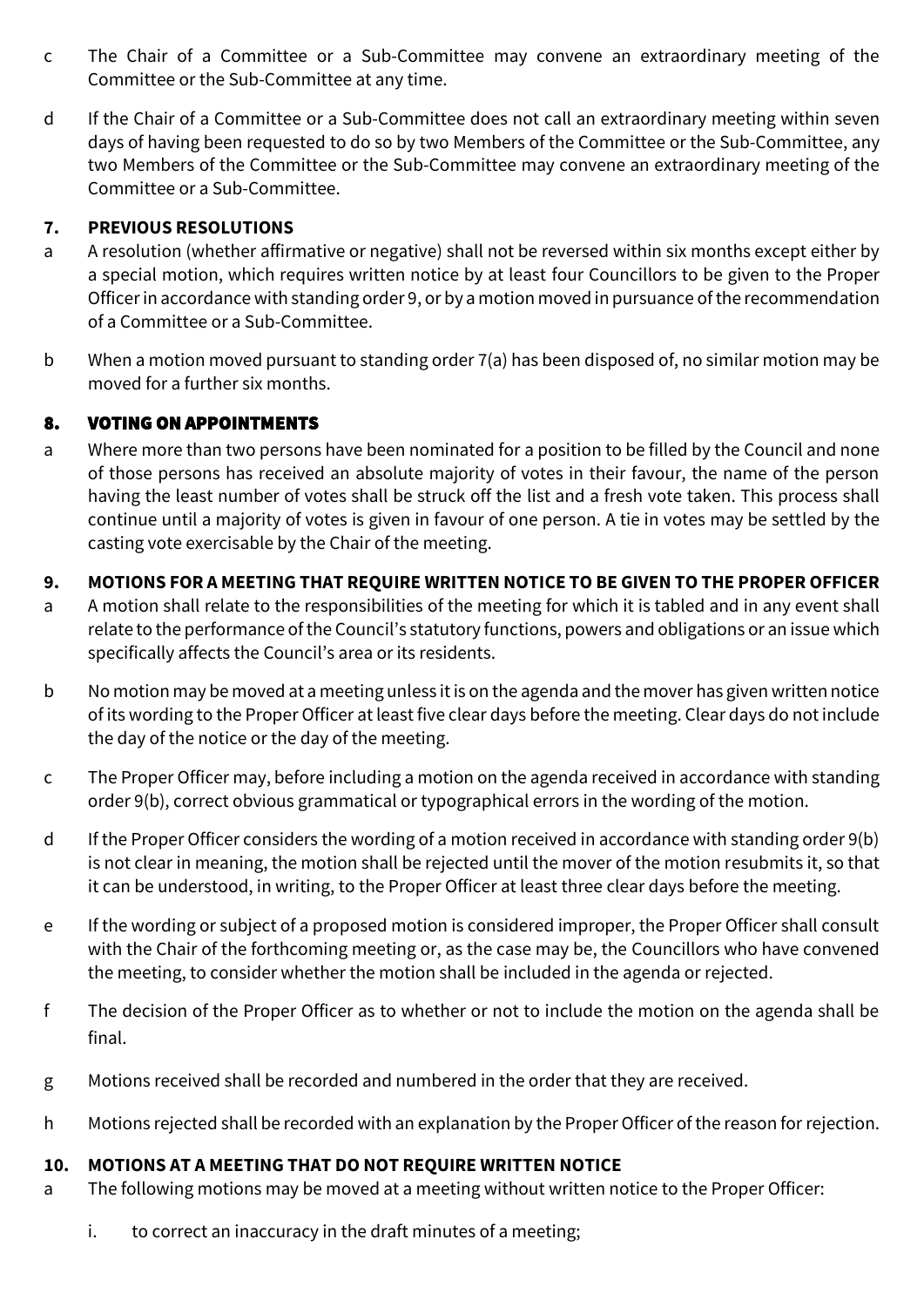- ii. to move to a vote;
- iii. to defer consideration of a motion;
- iv. to refer a motion to a particular Committee or Sub-Committee;
- v. to appoint a person to preside at a meeting;
- vi. to change the order of business on the agenda;
- vii. to proceed to the next business on the agenda;
- viii. to require a written report;
- ix. to appoint a Committee or Sub-Committee and their Members;
- x. to extend the time limits for speaking;
- xi. to exclude the press and public from a meeting in respect of confidential or other information which is prejudicial to the public interest;
- xii. to not hear further from a Councillor or a member of the public;
- xiii. to exclude a Councillor or member of the public for disorderly conduct;
- xiv. to temporarily suspend the meeting;
- **xv. to suspend a particular standing order (unless it reflects mandatory statutory or legal requirements);**
- xvi. to adjourn the meeting; or
- xvii. to close the meeting.

### **11. MANAGEMENT OF INFORMATION**

*See also standing order 20.*

- a **The Council shall have in place and keep under review, technical and organisational measures to keep secure information (including personal data) which it holds in paper and electronic form. Such arrangements shall include deciding who has access to personal data and encryption of personal data.**
- b **The Council shall have in place, and keep under review, policies for the retention and safe destruction of all information (including personal data) which it holds in paper and electronic form. The Council's retention policy shall confirm the period for which information (including personal data) shall be retained or if this is not possible the criteria used to determine that period (e.g. the Limitation Act 1980).**
- c **The agenda, papers that support the agenda and the minutes of a meeting shall not disclose or otherwise undermine confidential information or personal data without legal justification.**
- d **Councillors, staff, the Council's contractors and agents shall not disclose confidential information or personal data without legal justification.**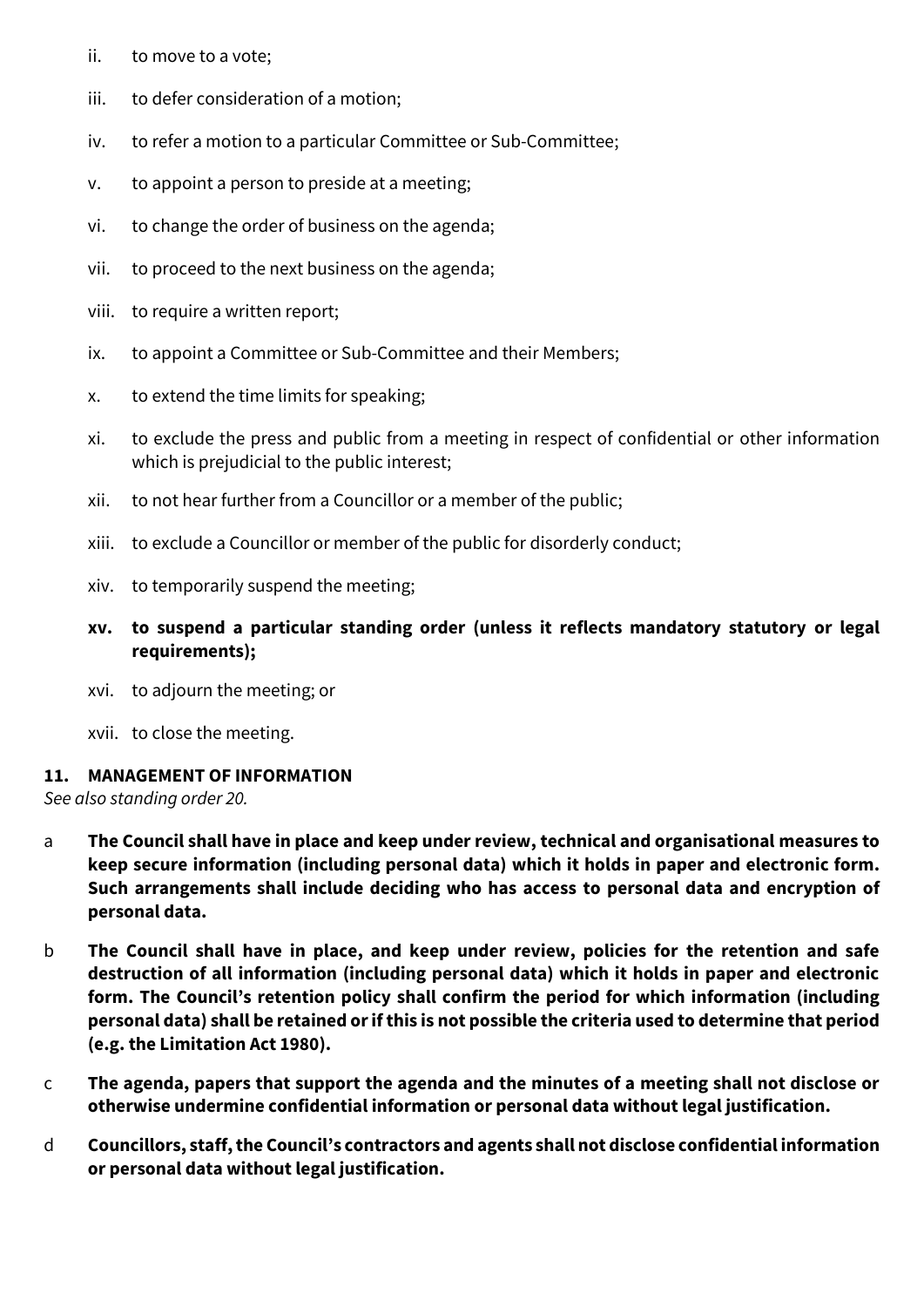### **12. DRAFT MINUTES**

Full Council meetings

Committee meetings **•** 

Sub-Committee meetings **•** 

- a If the draft minutes of a preceding meeting have been served on Councillors with the agenda to attend the meeting at which they are due to be approved for accuracy, they shall be taken as read.
- b There shall be no discussion about the draft minutes of a preceding meeting except in relation to their accuracy. A motion to correct an inaccuracy in the draft minutes shall be moved in accordance with standing order 10(a)(i).
- c The accuracy of draft minutes, including any amendment(s) made to them, shall be confirmed by resolution and shall be signed by the Chair of the meeting and stand as an accurate record of the meeting to which the minutes relate.
- d If the Chair of the meeting does not consider the minutes to be an accurate record of the meeting to which they relate, he shall sign the minutes and include a paragraph in the following terms or to the same effect:

*"The Chair of this meeting does not believe that the minutes of the meeting of the ( ) held on [date] in respect of ( ) were a correct record but his view was not upheld by the meeting and the minutes are confirmed as an accurate record of the proceedings."*

- ● ● e The Council will publish draft minutes for all meetings on its website not later than two weeks after the meeting has taken place.
- f Subject to the publication of draft minutes in accordance with standing order 12(e) and
- standing order 20(a) and following a resolution which confirms the accuracy of the minutes of
- a meeting, the draft minutes or recordings of the meeting for which approved minutes exist shall be destroyed and removed from the website. The approved minutes will be published on the Council's website within 2 weeks of approval.

### 13. CODE OF CONDUCT AND DISPENSATIONS

*See also standing order 3(w).*

- a All Councillors and non-Councillors with voting rights shall observe the code of conduct adopted by the Council.
- b All Councillors **must, in accordance with the Code of Conduct currently adopted by the Council, register in Cheshire East Council's Register of Councillors' Interests, details of their Disclosable Pecuniary Interests** and other interests stated in the Code**, by completing the appropriate form and delivering this to the Parish Clerk, who will forward it to the Monitoring Officer.**
- c **Councillors must keep their registered interests up to date by completing the appropriate form and delivering this to the Parish Clerk, who will forward it to the Monitoring Officer.** The Parish Clerk will send out forms prior to the Annual Town Council meeting each year, to give Members the opportunity to update their interests in the Register.
- d Unless he/she has been granted a dispensation, a Councillor or non-Councillor with voting rights shall withdraw from a meeting when it is considering a matter in which he/she has a disclosable pecuniary interest. He/she may return to the meeting after it has considered the matter in which he had the interest.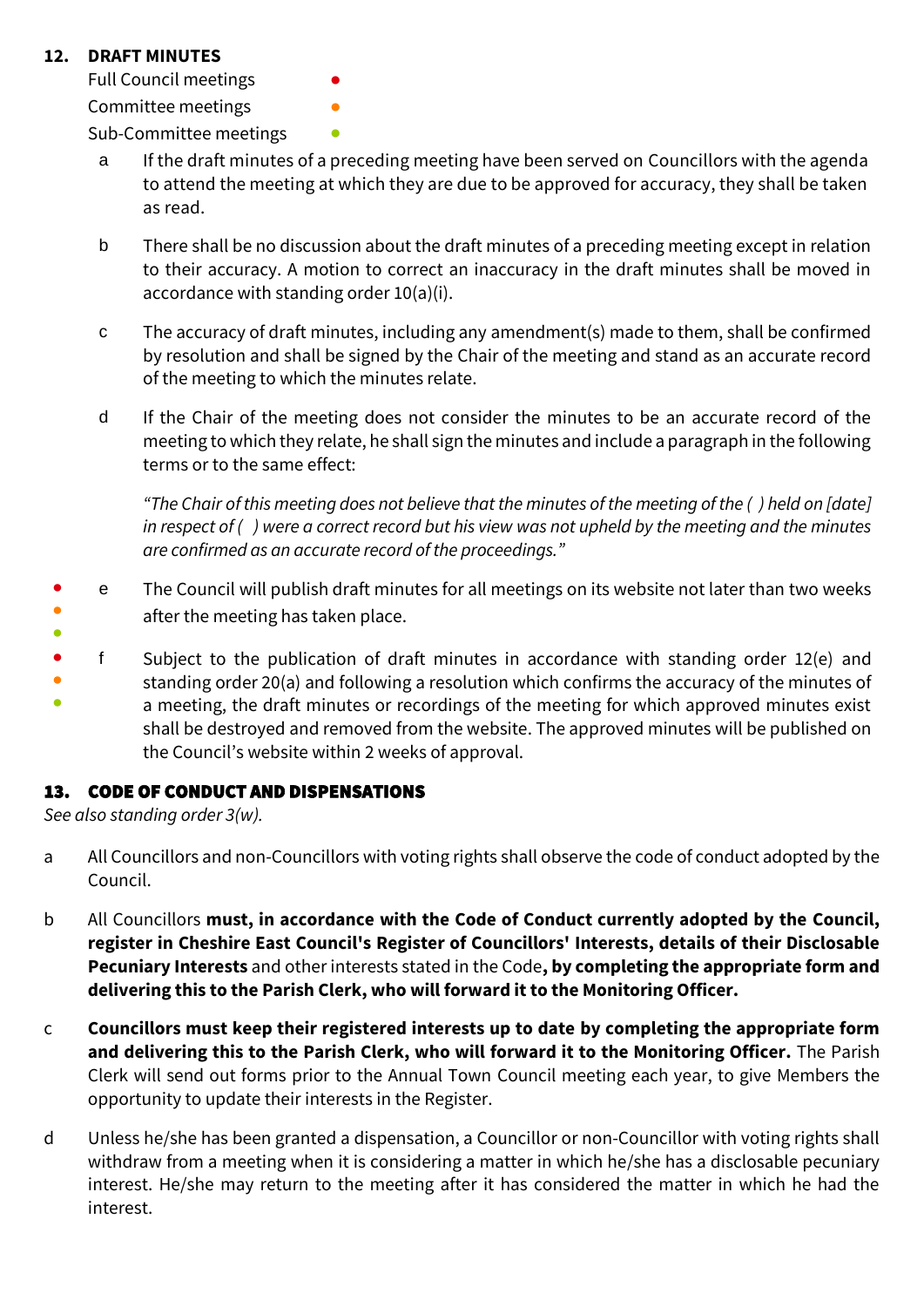- e Unless he/she has been granted a dispensation, a Councillor or non-Councillor with voting rights shall withdraw from a meeting when it is considering a matter in which he/she has another interest if so required by the Council's code of conduct. He/she may return to the meeting after it has considered the matter in which he had the interest.
- f **Dispensation requests shall be in writing and submitted to the Proper Officer** as soon as possible before the meeting, or failing that, at the start of the meeting for which the dispensation is required.
- g A decision as to whether to grant a dispensation shall be made by a meeting of the Council, or by the Proper Officer in accordance with the Council's scheme of delegation and that decision is final.
- h A dispensation request shall confirm:
	- i. the description and the nature of the disclosable pecuniary interest or other interest to which the request for the dispensation relates;
	- ii. whether the dispensation is required to participate at a meeting in a discussion only or a discussion and a vote;
	- iii. the date of the meeting or the period (not exceeding four years) for which the dispensation is sought; and
	- iv. an explanation as to why the dispensation is sought.
- i Subject to standing orders 13(d) and (f), a dispensation request shall be considered by the Proper Officer before the meeting or, if this is not possible, at the start of the meeting for which the dispensation is required OR at the beginning of the meeting of the Council.
- **j A dispensation may be granted in accordance with standing order 13(g) if having regard to all relevant circumstances any of the following apply:**
	- **i. without the dispensation the number of persons prohibited from participating in the particular business would be so great a proportion of the meeting transacting the business as to impede the transaction of the business;**
	- **ii. granting the dispensation is in the interests of persons living in the Council's area; or**
	- **iii. it is otherwise appropriate to grant a dispensation.**

### **14. CODE OF CONDUCT COMPLAINTS**

- a Upon notification by the Unitary Council that it is dealing with a complaint that a Councillor or non-Councillor with voting rights has breached the Council's code of conduct, the Proper Officer shall, subject to standing order 11, report this to the Council.
- b Where the notification in standing order 14(a) relates to a complaint made by the Proper Officer, the Proper Officer shall notify the Chair of Council of this fact, and the Chair shall nominate another staff member to assume the duties of the Proper Officer in relation to the complaint until it has been determined and the Council has agreed what action, if any, to take in accordance with standing order  $14(d)$ .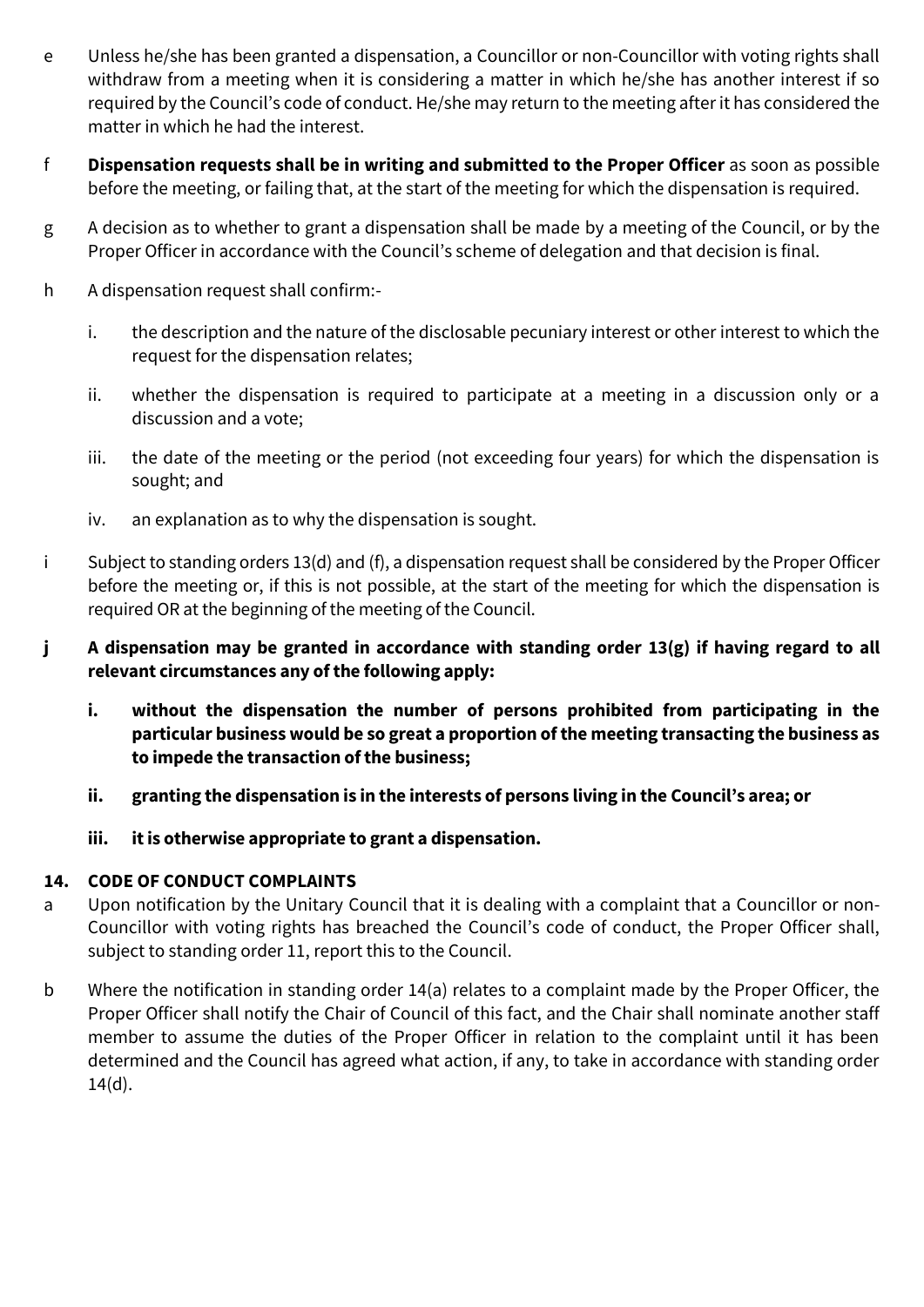- c The Council may:
	- i. provide information or evidence where such disclosure is necessary to investigate the complaint or is a legal requirement;
	- ii. seek information relevant to the complaint from the person or body with statutory responsibility for investigation of the matter;
- d **Upon notification by the Unitary Councilthat a Councillor or non-Councillor with voting rights has breached the Council's code of conduct, the Council shall consider what, if any, action to take against him. Such action excludes disqualification or suspension from office.**

### 15. PROPER OFFICER

- a The Proper Officer shall be the Parish Clerk or other staff member nominated by the Council to undertake the work of the Proper Officer when the Proper Officer is absent.
- b The Proper Officer shall:
	- i. **at least three clear days before a meeting of the Council, a Committee** or a Sub-Committee**,**
		- **serve on Councillors by delivery or post at their residences or by email authenticated in such manner as the Proper Officer thinks fit, a signed summons confirming the time, place and the agenda (provided the Councillor has consented to service by email), and**
		- **Provide, in a conspicuous place, public notice of the time, place and agenda (provided that the public notice with agenda of an extraordinary meeting of the Council convened by Councillors is signed by them).**

*See standing order 3(b) for the meaning of clear days for a meeting of a full Council and standing order 3(c) for the meaning of clear days for a meeting of a Committee;*

- ii. subject to standing order 9, include on the agenda all motions in the order received unless a Councillor has given written notice at least five days before the meeting confirming his withdrawal of it;
- iii. **convene a meeting of the Council for the election of a new Chair, occasioned by a casual vacancy in his office;**
- iv. **facilitate inspection of the minute book by local government electors;**
- v. **receive and retain copies of byelaws made by other local authorities;**
- vi. hold acceptance of office forms from Councillors and the Chair;
- vii. hold a copy of every Councillor's register of interests;
- viii. assist with responding to requests made under freedom of information legislation and rights exercisable under data protection legislation, in accordance with the Council's relevant policies and procedures;
- ix. liaise, as appropriate, with the Council's Data Protection Officer;
- x. receive and send general correspondence and notices on behalf of the Councilexcept where there is a resolution to the contrary;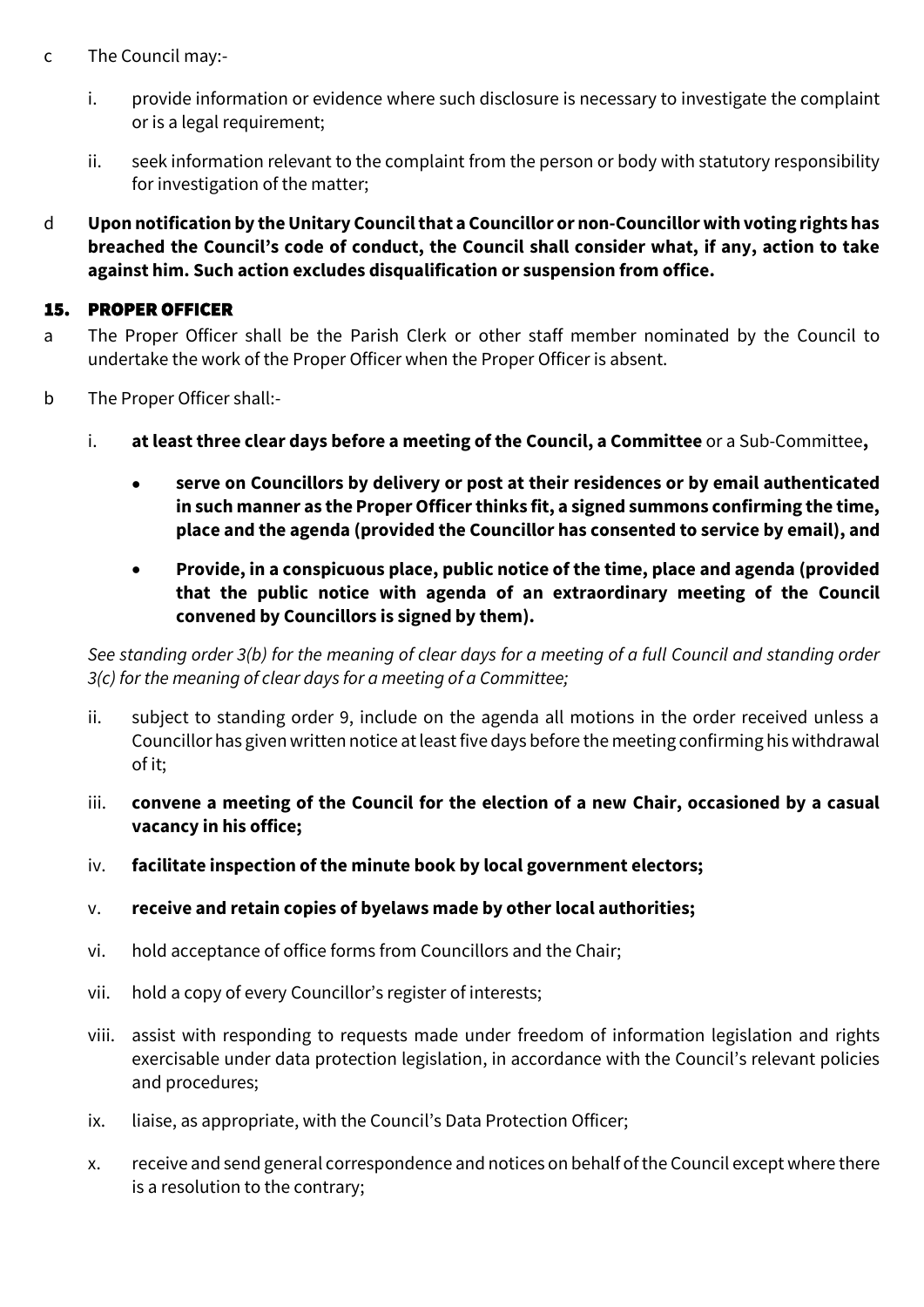- xi. assist in the organisation of, storage of, access to, security of and destruction of information held by the Council in paper and electronic form subject to the requirements of data protection and freedom of information legislation and other legitimate requirements (e.g. the Limitation Act 1980);
- xii. arrange for legal deeds to be executed; (*see also standing order 23);*
- xiii. arrange or manage the prompt authorisation, approval, and instruction regarding any payments to be made by the Council in accordance with its financial regulations;
- xiv. record every planning application notified to the Council and the Council's response to the local planning authority in a book for such purpose;
- xv. refer a planning application received by the Council to the Chair or in his absence Vice-Chair of the Planning Committee within two working days of receipt to facilitate an extraordinary meeting if the nature of a planning application requires consideration before the next ordinary meeting of the Planning Committee;
- xvi. manage access to information about the Council via the publication scheme; and
- c The Parish Clerk and other Officers of the Council shall have the authority and duties given to them under the Council's Scheme of Delegation and will report decisions taken under such delegation to each Council meeting.

### **16. RESPONSIBLE FINANCIAL OFFICER**

a The Council shall appoint an appropriate staff member to undertake the work of the Responsible Financial Officer when the Responsible Financial Officer is absent.

### **17. ACCOUNTS AND ACCOUNTING STATEMENTS**

- a "Proper practices" in standing orders refer to the most recent version of "Governance and Accountability for Local Councils – a Practitioners' Guide".
- b All payments by the Council shall be authorised, approved and paid in accordance with the law, proper practices and the Council's financial regulations.
- c The Responsible Financial Officer shall supply to each Councillor as soon as practicable after 30<sup>th</sup> June, 30<sup>th</sup> September and 31<sup>st</sup> December in each year a statement to summarise:
	- i. the Council's receipts and payments (or income and expenditure) for each quarter;
	- ii. the Council's aggregate receipts and payments (or income and expenditure) for the year to date;
	- iii. the balances held at the end of the quarter being reported and which includes a comparison with the budget for the financial year and highlights any actual or potential overspends.
- d As soon as possible after the financial year end at  $31<sup>st</sup>$  March, the Responsible Financial Officer shall provide:
	- i. each Councillor with a statement summarising the Council's receipts and payments (or income and expenditure) for the last quarter and the year to date for information; and
	- ii. to the Council the accounting statements for the year in the form of Section 1 of the annual governance and accountability return, as required by proper practices, for consideration and approval.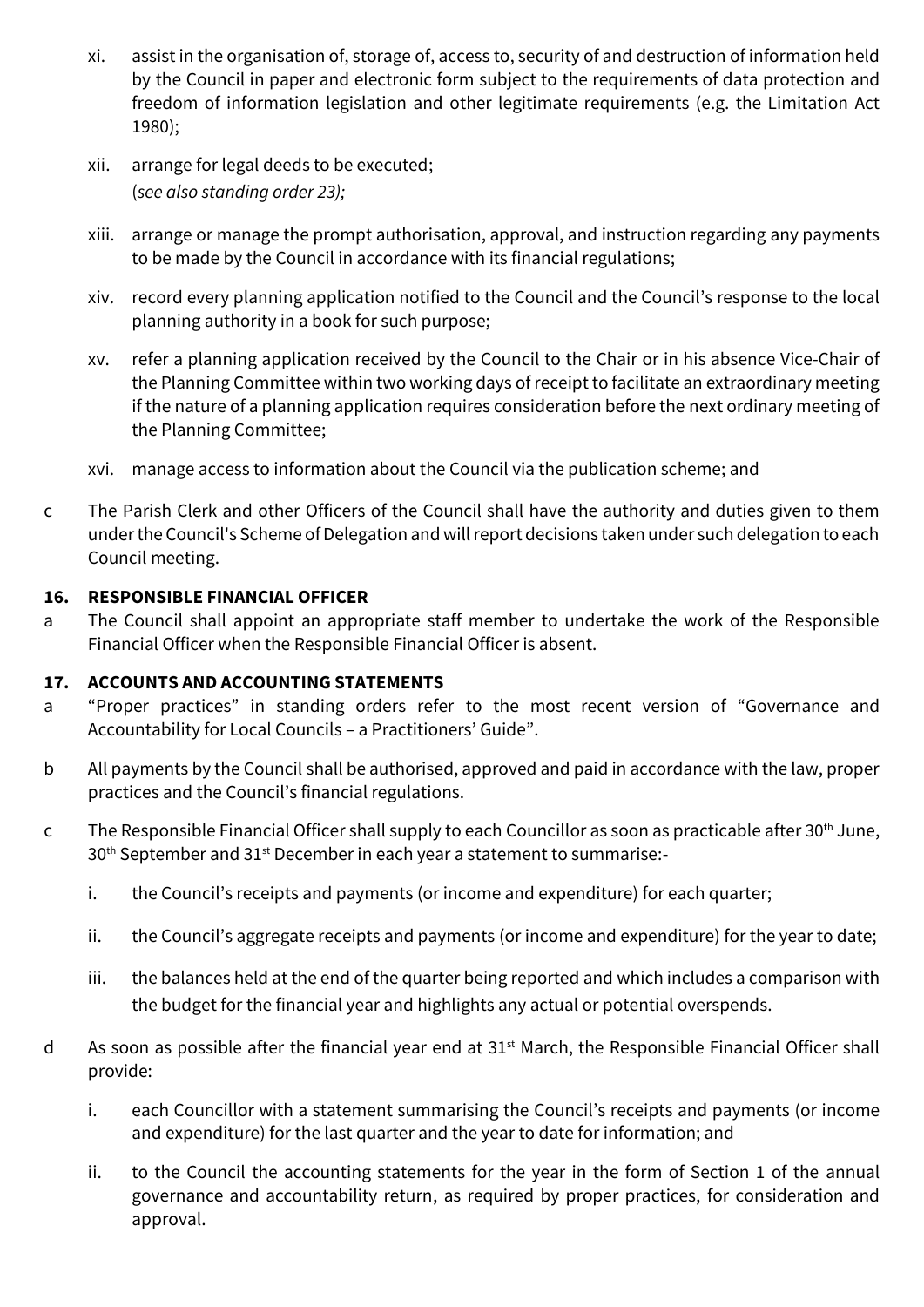e The year-end accounting statements shall be prepared in accordance with proper practices and apply the form of accounts determined by the Council (income and expenditure) for the year to 31<sup>st</sup> March. A completed draft annual governance and accountability return shall be presented to all Councillors at least five days prior to anticipated approval by the Council. The annual governance and accountability return of the Council, which is subject to external audit, including the annual governance statement, shall be presented to the Council for consideration and formal approval before 30<sup>th</sup> June.

### 18. FINANCIAL CONTROLS AND PROCUREMENT

- a. The Council shall consider and approve financial regulations drawn up by the Responsible Financial Officer, which shall include detailed arrangements in respect of the following:
	- i. the keeping of accounting records and systems of internal controls;
	- ii. the assessment and management of financial risks faced by the Council;
	- iii. the work of the independent internal auditor in accordance with proper practices and the receipt of regular reports from the internal auditor, which shall be required at least annually;
	- iv. the inspection and copying by Councillors and local electors of the Council's accounts and/or orders of payments; and
	- v. whether contracts with an estimated value below **£25,000** due to special circumstances are exempt from a tendering process or procurement exercise.
- b. Financial regulations shall be reviewed regularly and at least annually for fitness of purpose.
- c. **A public contract regulated by the Public Contracts Regulations 2015 with an estimated value in excess of £25,000 but less than the relevant thresholds in standing order 18(f) is subject to Regulations 109-114 ofthe Public Contracts Regulations 2015 which include a requirement on the Council to advertise the contract opportunity on the Contracts Finder website regardless of what other means it uses to advertise the opportunity.**
- d. Subject to additional requirements in the financial regulations of the Council, the tender process for contracts for the supply of goods, materials, services or the execution of works shall be in accordance with the Council's adopted Standing Orders for Contracts.
- e. **A public contract regulated by the Public Contracts Regulations 2015 with an estimated value in excess of £181,302 for a public service or supply contract or in excess of £4,551,413 for a public works contract (or other thresholds determined by the European Commission every two years and published in the Official Journal of the European Union (OJEU)) shall comply with the relevant procurement procedures and other requirements in the Public Contracts Regulations 2015 which include advertising the contract opportunity on the Contracts Finder website and in OJEU.**
- f. **A public contract in connection with the supply of gas, heat, electricity, drinking water, transport services, or postal services to the public; or the provision of a port or airport; or the exploration for or extraction of gas, oil or solid fuel with an estimated value in excess of £363,424 for a supply, services or design contract; or in excess of £4,551,413 for a works contract; or £820,370 for a social and other specific services contract (or other thresholds determined by the European Commission every two years and published in OJEU) shall comply with the relevant procurement procedures and other requirements in the Utilities Contracts Regulations 2016.**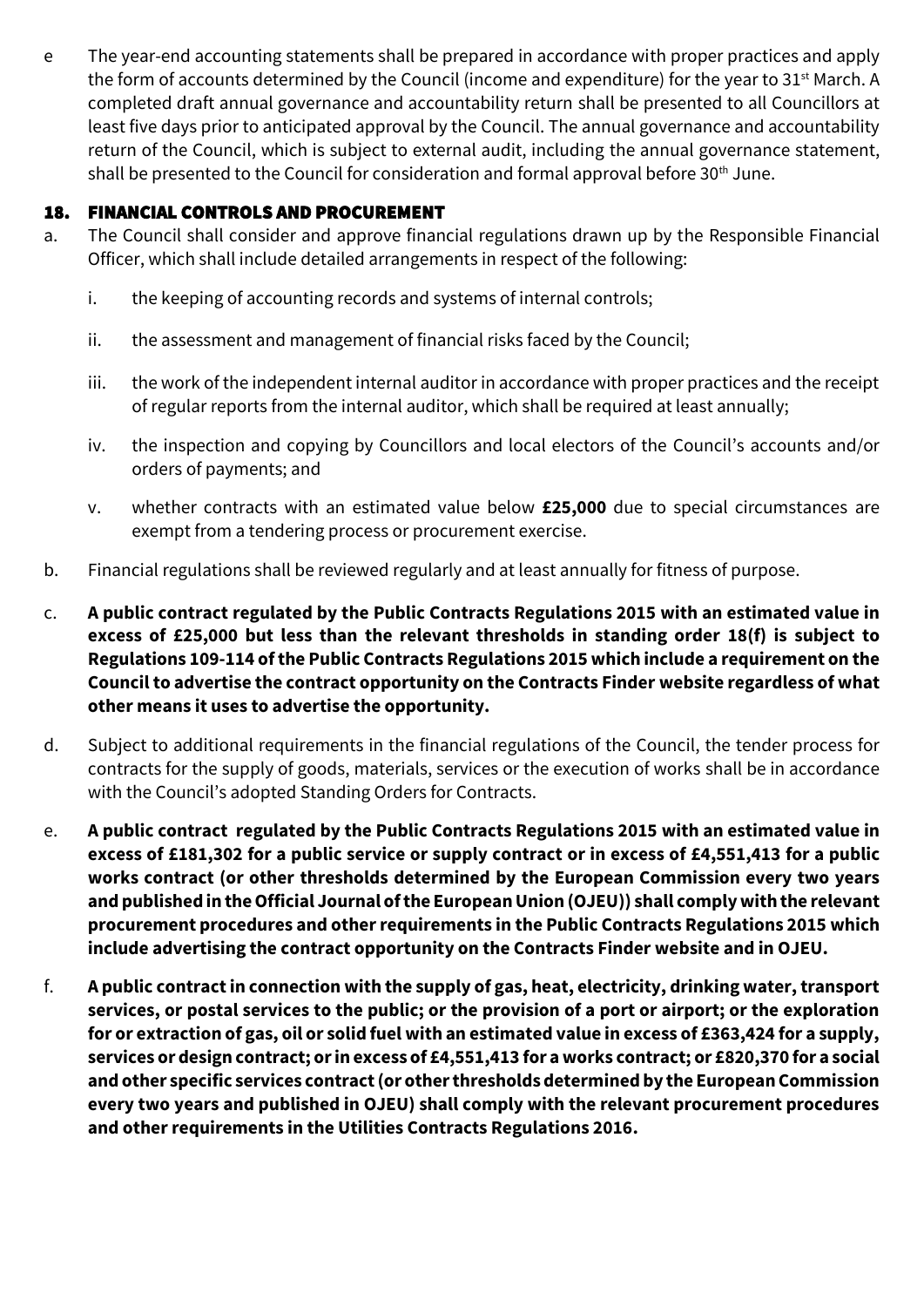### 19. HANDLING STAFF MATTERS

- a A matter personal to an Officer that is being considered by a meeting of Council or the Personnel Committee is subject to standing order 11.
- b Subject to the Council's policy regarding absences from work, the Council's Parish Clerk shall notify the Chair of the Personnel Committee or if he/she is not available, the Vice-Chair of absence occasioned by illness or other reason and that person shall report such absence to Personnel Committee at its next meeting.
- c The Chair of Personnel Committeeshall ensure a review of the performance and annual appraisal of the work of The Parish Clerk is conducted in accordance with the terms of reference/delegation of the Committee and procedures and policy of the Council. The reviews and appraisal shall be confirmed in writing
- d Grievance matters will be dealt with in accordance with the policy set out in the Council's Employee Handbook and Personnel Policies.
- e Any persons responsible for all or part of the management of staff shall treat as confidential the written records of all meetings relating to their performance, capabilities, grievance or disciplinary matters.
- f In accordance with standing order  $11(a)$ , persons with line management responsibilities shall have access to staff records referred to in standing order 19(e).

#### 20. RESPONSIBILITIES TO PROVIDE INFORMATION

*See also standing order 21.*

- a **In accordance with freedom of information legislation, the Council shall publish information in accordance with its publication scheme and information guide, and respond to requests for information held by the Council.**
- b. **The Council, shall publish information in accordance with the requirements of the Local Government (Transparency Requirements) (England) Regulations 2015**.

#### 21. RESPONSIBILITIES UNDER DATA PROTECTION LEGISLATION

*See also standing order 11.*

- a **The Council shall appoint a Data Protection Officer.**
- b **The Council shall have policies and procedures in place to respond to an individual exercising statutory rights concerning his personal data.**
- c **The Council shall have a written policy in place for responding to and managing a personal data breach.**
- d **The Council shall keep a record of all personal data breaches comprising the facts relating to the personal data breach, its effects and the remedial action taken.**
- e **The Council shall ensure that information communicated in its privacy notice(s) is in an easily accessible and available form and kept up to date.**
- f **The Council shall maintain a written record of its processing activities.**

#### **22. RELATIONS WITH THE PRESS/MEDIA**

a Requests from the press or other media for an oral or written comment or statement from the Council, its Councillors or staff shall be handled in accordance with the Council's policy in respect of dealing with the press and/or other media.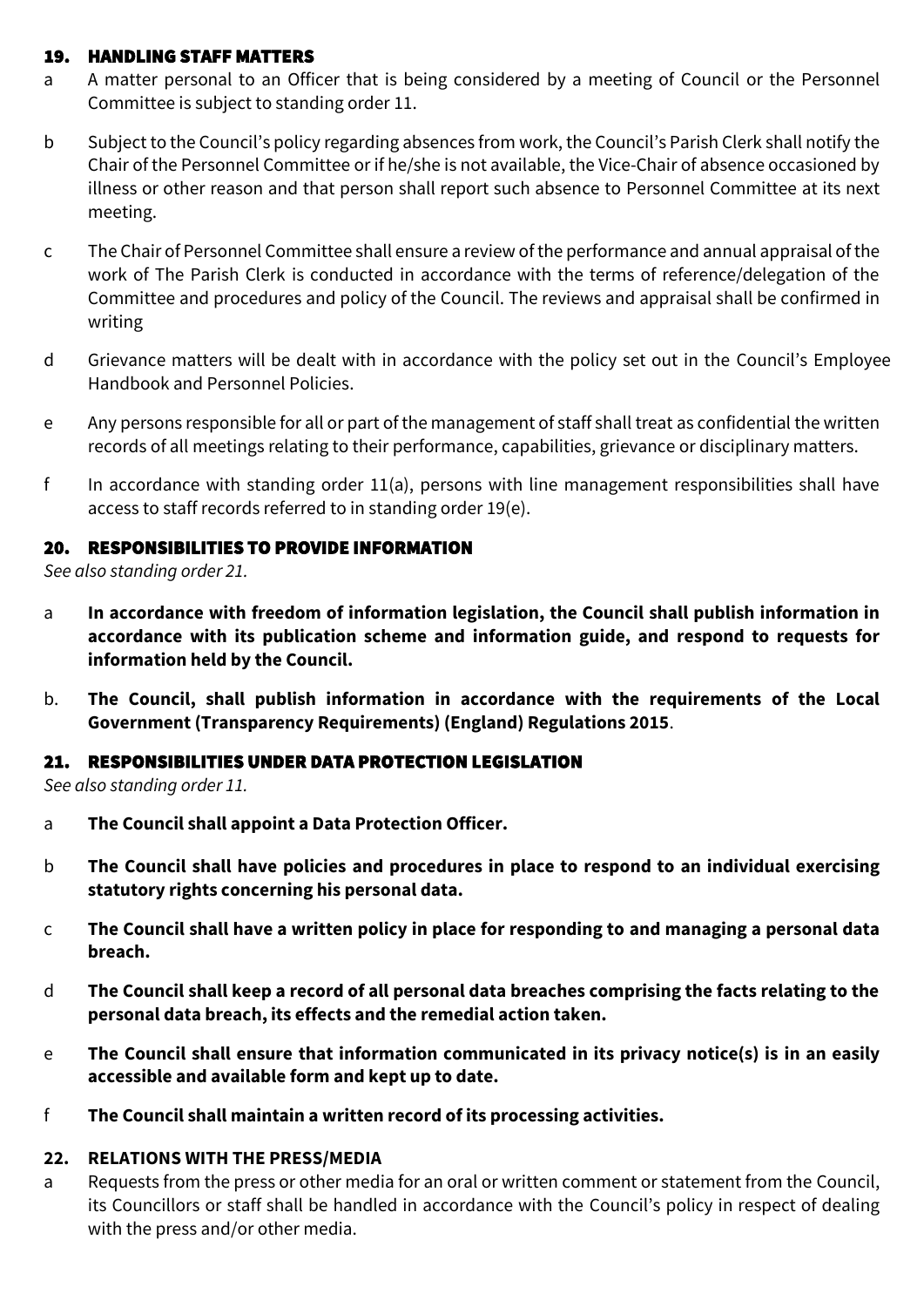### **23. EXECUTION AND SEALING OF LEGAL DEEDS**

*See also standing orders 15(b)(xii) and (xvii).*

- a A legal deed shall not be executed on behalf of the Council unless authorised by a resolution.
- b **Subject to standing order 23(a), any two Councillors may sign, on behalf of the Council, any deed required by law and the Proper Officer shall witness their signatures.**

# 24. RESTRICTIONS ON COUNCILLOR ACTIVITIES

- a. Unless duly authorised by Council no Councillor shall:
	- i. inspect any land and/or premises which the Council has a right or duty to inspect; or
	- ii. issue orders, instructions or directions.

## **25. STANDING ORDERS GENERALLY**

- a All or part of a standing order, **except one that incorporates mandatory statutory or legal requirements**, may be suspended by resolution in relation to the consideration of an item on the agenda for a meeting.
- b A motion to add to or vary or revoke one or more of the Council's standing orders, except one that incorporates mandatory statutory or legal requirements, shall be proposed by a special motion, the written notice by at least 4 Councillors to be given to the Proper Officer in accordance with standing order 9. Standing Order 26b will not apply where the proposed amendment is a response to a written report on a review of Standing Orders circulated in advance with the agenda of the meeting.
- c The Proper Officer shall provide a copy of the Council's standing orders to a Councillor as soon as possible.
- d The decision of the Chair of a meeting as to the application of standing orders at the meeting shall be final.

# 26. CONSTITUTION

- a The Council shall maintain and periodically update a Constitution to advise Members and the public how the Council conducts its business and how decisions are made.
- b The contents of the Constitution will be determined by Council but will always contain Standing Orders, Standing Orders for Contracts, Financial Regulations, Members' Code of Conduct and the Publication Scheme.
- c A up to date copy of the Constitution will be displayed on the Council's website.

# 27. PETITIONS

- a At any meeting, any Member may present a petition, signed by persons other than Members of the Council, which is relevant to some matter for which the Council has a responsibility or which affects the Town.
- b A Member wishing to present a petition shall give notice of his/her intention to do so to the Parish Clerk at least twenty-four hours before the beginning of the meeting at which it is to be presented. The presentation of a petition will last for no more than three minutes.
- c No discussion will take place on any petition, but any Member may move that a matter raised by a petition be referred to the appropriate Committee or Sub-Committee. Once seconded, such a motion will be voted on without discussion.